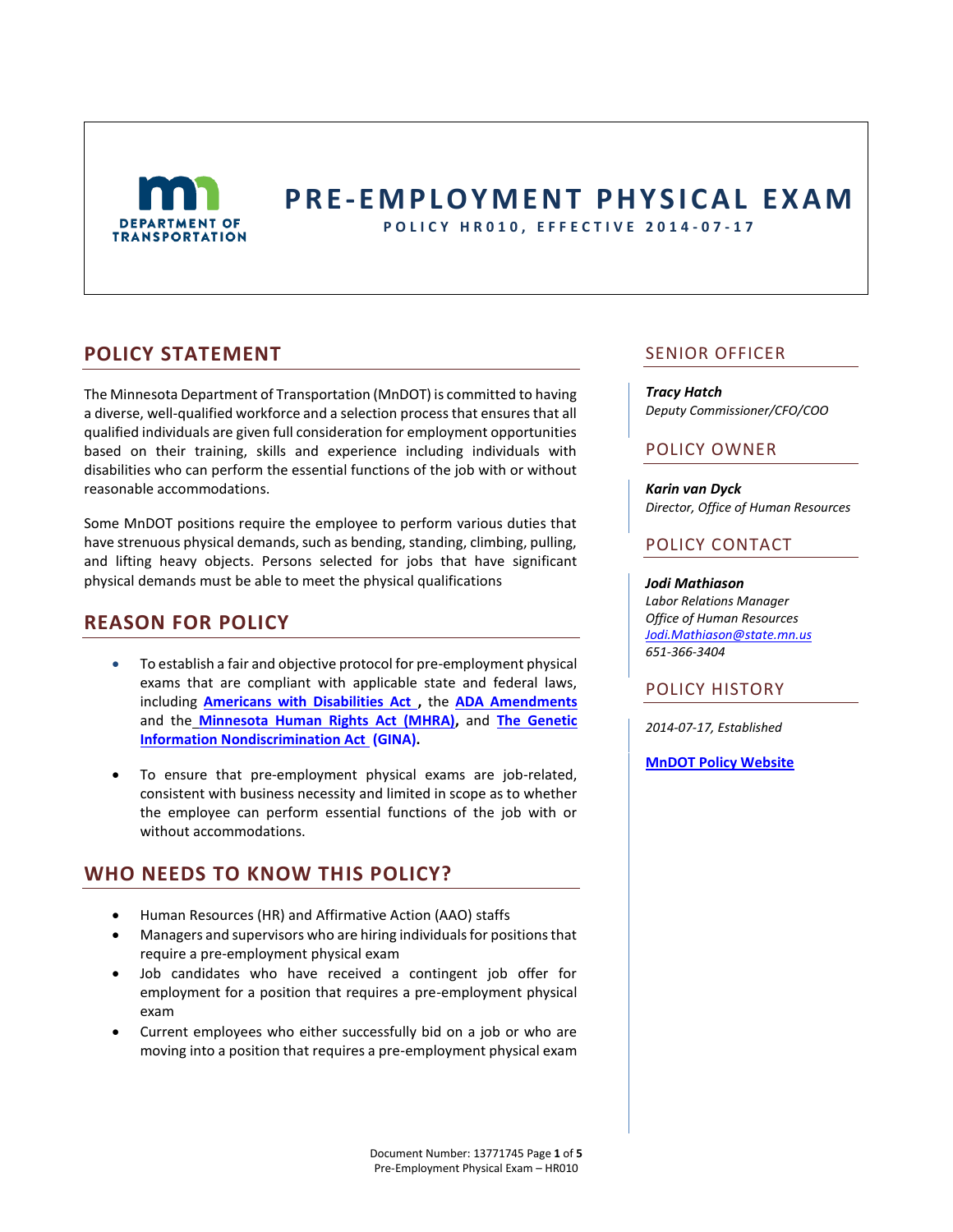### **DEFINITIONS**

#### **Contingent Job Offer**

An offer of employment that is conditional based on successful completion of specific job requirements.

#### **Medical Consultant**

The medical consultant is MnDOT's medical advisor, a licensed medical physician who is trained as an expert in the field of occupational medicine.

#### **Physical Abilities Test**

A set of evaluative measurements or tests, designed to replicate physical activities encountered on the job.

#### **Pre-employment physical exam**

A general physical examination and series of work related physical abilities testing.

#### **Reasonable Accommodation**

A reasonable accommodation is an adjustment or alteration that enables a qualified person with a disability to apply for a job, perform job duties, or enjoy the benefits and privileges of employment. Refer to MnDOT's **[Reasonable Accommodation](http://www.dot.state.mn.us/policy/hr/hr009.html)** policy for further information.

#### **Service Provider**

A service provider is a medical clinic which provides the medical evaluations.

### **PROCEDURES**

The pre-employment physical exam protocols include a medical evaluation conducted by qualified medical professionals. Physical abilities tests have been designed to simulate the specific job demands that the job candidate would expect to experience on the job.

A **[MnDOT Referral & Authorization](http://dotapp7.dot.state.mn.us/cyberdocs_guest/quickstart.asp?show=view:1441006&noframes=yes)** will be completed by a Human Resource staffing professional for each candidate requiring a pre-employment physical exam. The referral and authorization form will be submitted by HR to the Medical Coordinator who will process the referral consistent with established protocols. Genetic information (GINA) information is *not* requested by MnDOT

*Job candidates who have received a contingent job offer for a position that requires a pre-employment physical exam* **[Job](http://dotapp7.dot.state.mn.us/cyberdocs_guest/quickstart.asp?show=view:1442885&noframes=yes)  [List](http://dotapp7.dot.state.mn.us/cyberdocs_guest/quickstart.asp?show=view:1442885&noframes=yes)**

- The scope of the physical exam will be limited to whether the candidate can safely and effectively perform the essential functions of the job, with or without reasonable accommodation, in compliance with state and federal law.
- The medical consultant will use the pre-employment physical exam to determine if the job candidate can perform the essential functions of the job.

#### *Current employees*

**[Job List](http://dotapp7.dot.state.mn.us/cyberdocs_guest/quickstart.asp?show=view:1442885&noframes=yes)** 

- The scope of the physical exam will be limited to whether the employee can safely and effectively perform essential functions of the job, with or without reasonable accommodation, in compliance with state and federal law.
- Current employees who have successfully bid or are moving into specific job classifications in a different functional area (such as Maintenance to Bridge, etc.) will be required to complete the pre-employment physical exam.

### *Temporary and Emergency Employees*

 Temporary and emergency employees who return to MnDOT and are returning to the same work assignment as previously served will be required to go through a pre-employment physical exam every two years.

### *Compliance*

MnDOT will ensure compliance with all applicable laws.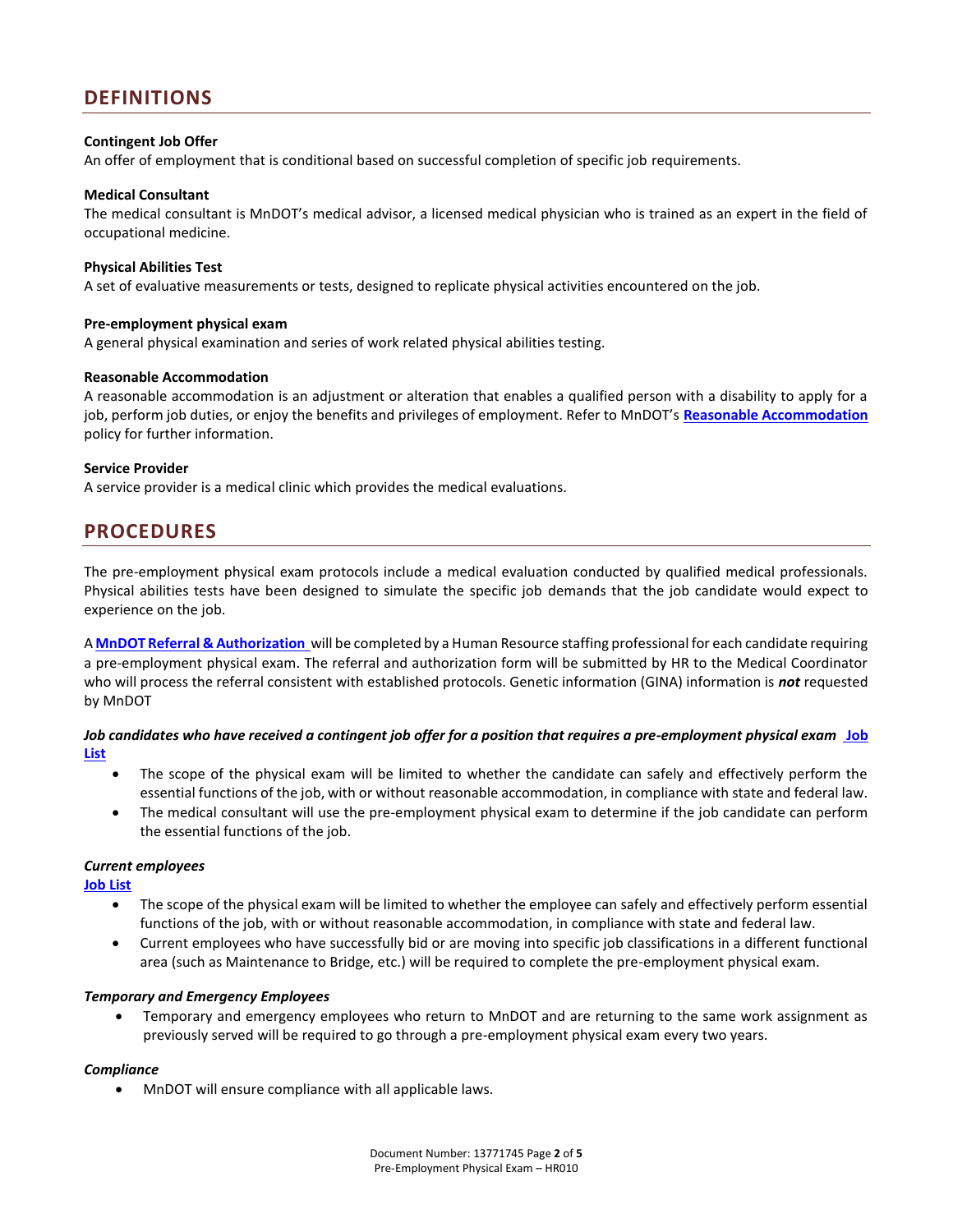### *Rescinding job offer*

- Persons determined to be unable to perform the essential functions of the job, including current employees, due to a qualified disability will remain under consideration for employment, pending a determination that the person can perform the essential functions of the job with reasonable accommodations.
- Prior to making the decision to rescind the job offer based on the pre-employment physical exam, HR and the AAO office must be contacted.

If a decision is made to rescind the job offer based on the pre-employment physical exam, the candidate must be notified within ten days of the final decision, **[Minnesota Statutes 363A.20, Subd.8 "Physica](https://www.revisor.mn.gov/statutes/?id=363a.20)**l Exam."

### **RESPONSIBILITIES**

### **Human Resources**

- Utilize recruitment and selection measures which are flexible, job-related and consistent with business necessity to ensure consideration of qualified employees with disabilities in recruitment and appointment decisions.
- Ensure that reasonable accommodation requests received in association with the application, interview, and selection processes are responded to promptly and appropriately.
- Ensure proper notification has occurred when a contingent job offer has been rescinded.
- Refer candidates for pre-employment physical exams.
- Ensure reasonable accommodations are considered prior to making a determination that a candidate or employee is unable to perform the essential functions of the position.
- Ensure confidentiality of private data, including medical records and medical information received from the preemployment physical exam are maintained in a separate, confidential and secure location.
- Serve as MnDOT's liaison with the medical consultant, and service providers.
- Consult with AAO representatives, HR staffing personnel and managers/supervisors for issues that may develop regarding specific pre-employment physical exam, medical service or pending referral.
- Review and approve all billing invoices.
- Monitor and ensure the provisions of the service provider's contract meet MnDOT's specifications.
- Ensure proper resolution of issues involving the medical consultant, HR personnel, and medical facilities is conducted in a timely manner.
- Review and recommend changes to internal policy, practice and procedures, consistent with best practices and applicable law.
- Notify the job candidate if the job offer has been rescinded.

### **Affirmative Action Office (AAO)**

- Ensure that all candidates and employees have ready access to MnDOT's **[Reasonable Accommodation](http://www.dot.state.mn.us/policy/hr/hr009.html)** policy and access to timely assistance, resources and an interactive process for their accommodation requests.
- Ensure compliance with all applicable laws.
- Ensure confidentiality of private data, including medical records and medical information received in response to reasonable accommodation requests and that such records are kept in a separate, confidential and secure location.

# **FREQUENTLY ASKED QUESTIONS**

### *Q: When HR makes a referral, is a Driver's License # or state-issued ID# required?*

- A: Yes. Clinics need proof of identification when a person comes in for a pre-employment physical exam. The use of a driver's license or state-issued ID# for identification purposes is needed even when the referral is for a job which does not require a driver's license.
- *Q: If the medical consultant reports that the person does not meet the essential functions of the job, is the contingent job offer rescinded?*
- A: It depends. If **[Reasonable Accommodation](http://www.dot.state.mn.us/policy/hr/hr009.html)** can be accomplished which allows the person with a qualified disability to adequately perform the essential functions of the job then the hire will proceed. If however the person cannot perform the essential functions of the job, even with **[Reasonable Accommodation](http://www.dot.state.mn.us/policy/hr/hr009.html)**, MnDOT would rescind the contingent job offer and the person would not be hired.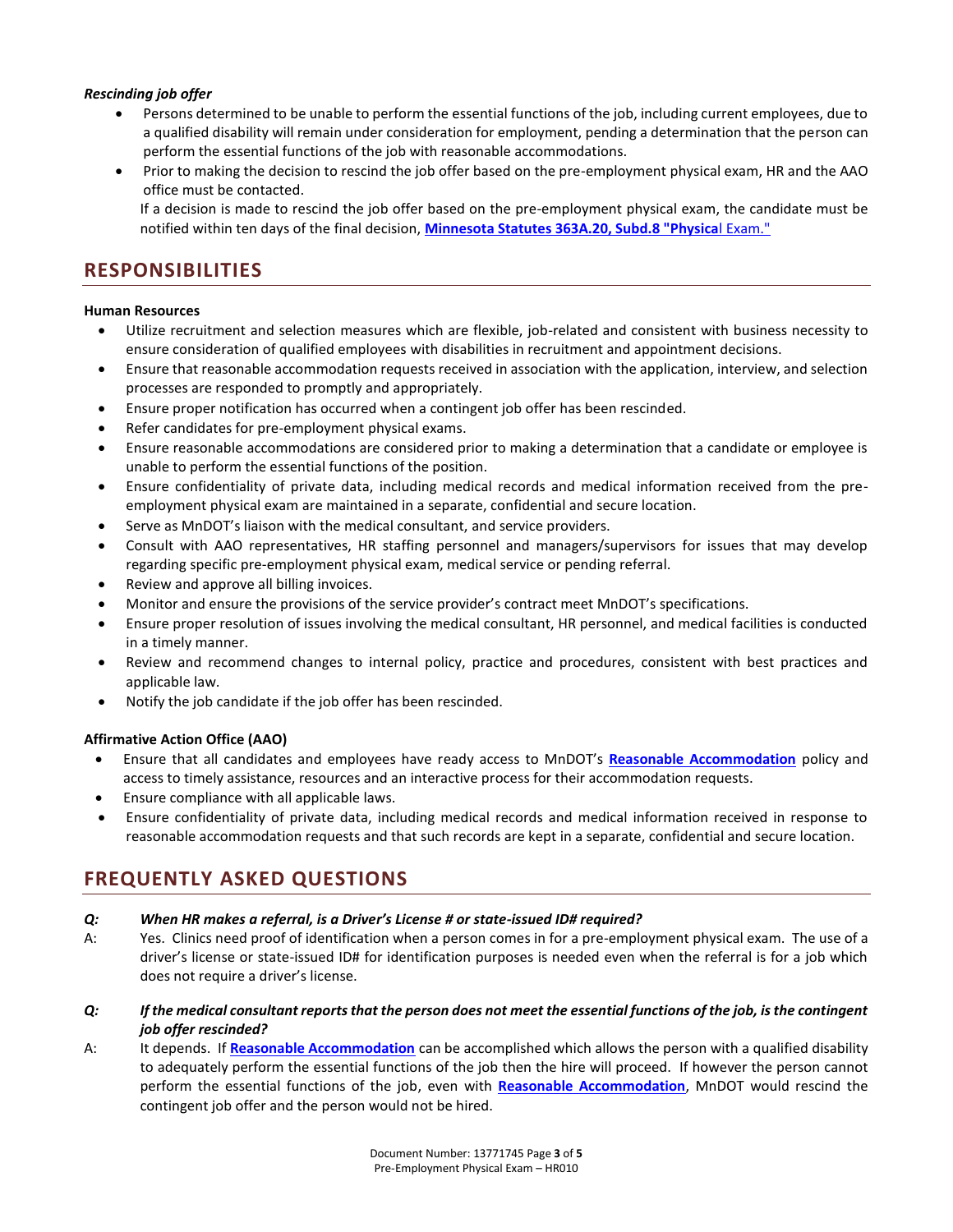### *Q: Do Student Workers need a pre-employment physical exam?*

A: Yes, but only when the student worker will be assigned to duties which require significant physical demands for example, survey crew, construction, maintenance, etc. It is not the job classification that determines the preemployment physical exam but rather the actual tasks of the job.

### *Q: How can a candidate/employee obtain a copy of his/her pre-employment physical exam information report?*

- A: A candidate/employee will need to directly contact the service provider which conducted the pre-employment physical exam to request a copy of the exam results. MnDOT will not release the exam results. Any and all costs attributed to the production of documents, by the service provider, is the responsibility of the requestor.
- *Q. If a person has a broken leg or is recovering from rotator cuff surgery etc., is that a qualifying disabling condition which would warrant a Reasonable Accommodation?*
- A. No. Temporary conditions, which may interfere with a person's ability to perform the essential functions of the job, do not qualify as requiring a **[Reasonable Accommodation](http://www.dot.state.mn.us/policy/hr/hr009.html)**.

## **FORMS/INSTRUCTIONS**

**[MnDOT Referral & Authorization](http://dotapp7.dot.state.mn.us/cyberdocs_guest/quickstart.asp?show=view:1441006&noframes=yes)  [Medical Referral Protocols](http://dotapp7.dot.state.mn.us/cyberdocs_guest/quickstart.asp?show=view:1441007&noframes=yes) [Interactive Process Checklist and Reminders](http://dotapp7.dot.state.mn.us/cyberdocs_guest/quickstart.asp?show=view:1388225&noframes=yes)**

### **RELATED INFORMATION**

- **[MnDOT Reasonable Accommodation policy](http://www.dot.state.mn.us/policy/hr/hr009.html)**
- **[Americans with Disabilities Act](http://www.dol.gov/dol/topic/disability/ada.htm)**
- **[ADA Amendments](http://www.dol.gov/ofccp/regs/compliance/faqs/ADAfaqs.htm)**
- **[Minnesota Human Rights Act \(MHRA\)](https://www.revisor.mn.gov/statutes/?id=363A)**
- **[The Genetic Information Nondiscrimination Act](http://www.eeoc.gov/laws/statutes/gina.cfm) (GINA)**